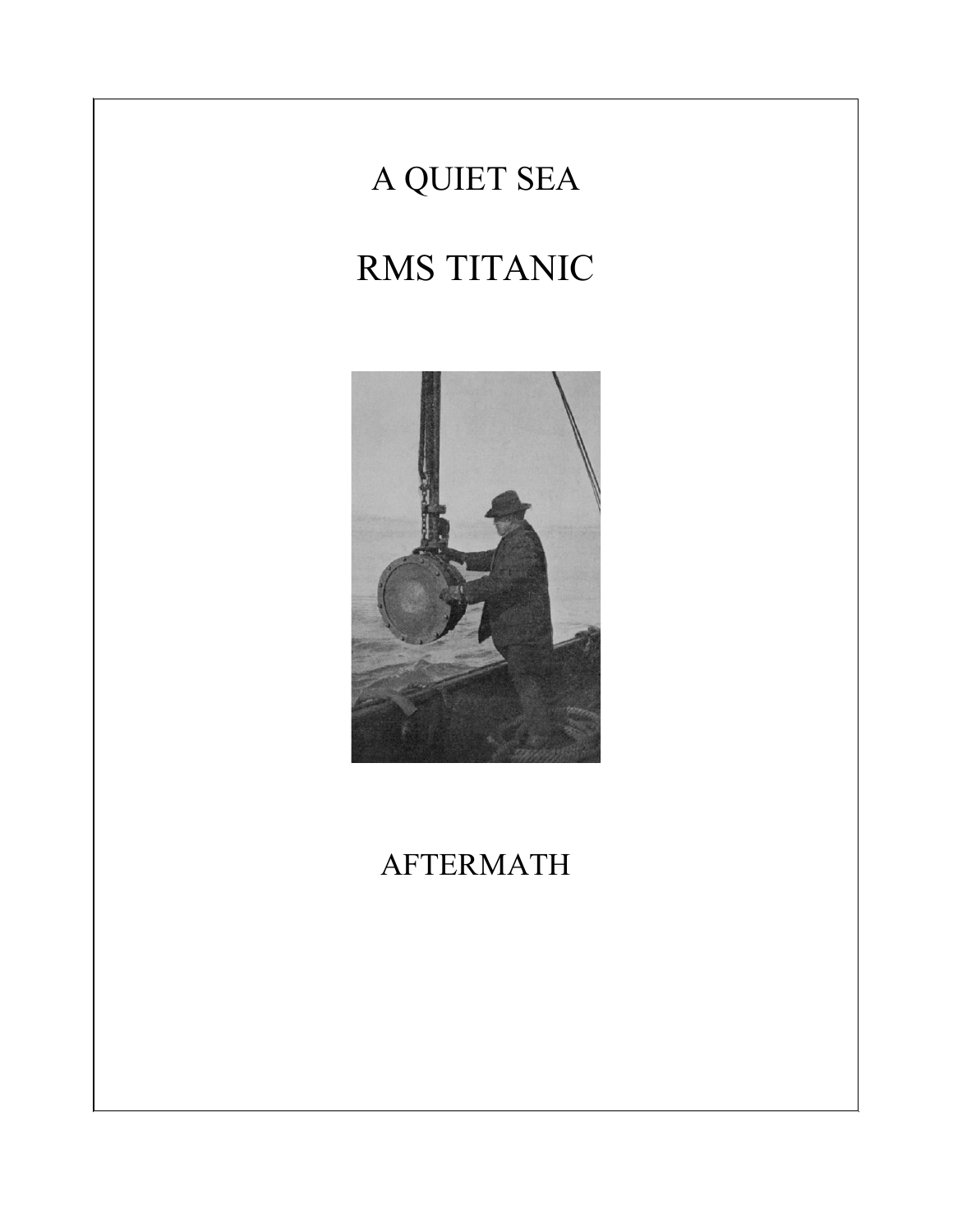## TITANIC AFTERMATH

The loss of RMS Titanic sparked numerous ideas and inventions to make ship travel safer. They included detachable sections of deck that could be launched and serve as floating rafts, a string of large buoys chained across the Atlantic so ships in distress could tie up to them. Other suggestions (e.g., have vessels sound their whistles and listen for the echo from an iceberg) were well-meaning but not very effective. More sensible solutions involved changes in ship handling and speed, improved davits and, of course, more lifeboats, some fitted with wireless sets and engines to tow the other boats away from a sinking vessel. It became the rule that all ships would maintain 24-hour wireless watches, so distress signals would not go unheard. Improvements regarding watertight subdivision also were undertaken. Titanic's sister, Olympic, was practically gutted and rebuilt to a very high standard. Structural improvements to the third ship of the class, Britannic, included huge gantry-type davits that could launch boats from either side of the ship, even with a heavy list. The Germans fitted their new superliners with redpainted lifeboats and powerful searchlights to illuminate icebergs. Although searchlights are of limited use at night due to atmospheric diffusion, the big lamps, conspicuously perched on the foremasts of German liners, at least looked reassuring. More wide-ranging efforts included moving steamship routes further south and inaugurating the International Ice Patrol in 1914, to keep watch and warn ships of the presence of ice. Flying over the Atlantic was longingly looked upon on as the most desirable way to avoid icebergs altogether. Ultimately, the British Board of Trade put out a request for inventors to develop an instrument to detect icebergs at long range.

Fog was another problem, and early in the  $20<sup>th</sup>$  Century, the Submarine Signal Company was formed to develop a system of large gongs fitted on lightships and placed underwater along the coast. Sound travels faster and further in water than in air, so ships fitted with hydrophones could receive the reverberations and determine their position. The gongs were operated by compressed air, electrically or by wave action, and each had its own characteristic sound pattern to identify its location. By 1912, when Titanic sank, there were more than a hundred bell systems in service worldwide. But even with sensitive hydrophones, accuracy in determining range and bearing were sketchy, so clearly, something else was needed. It took someone who knew radio to make this happen.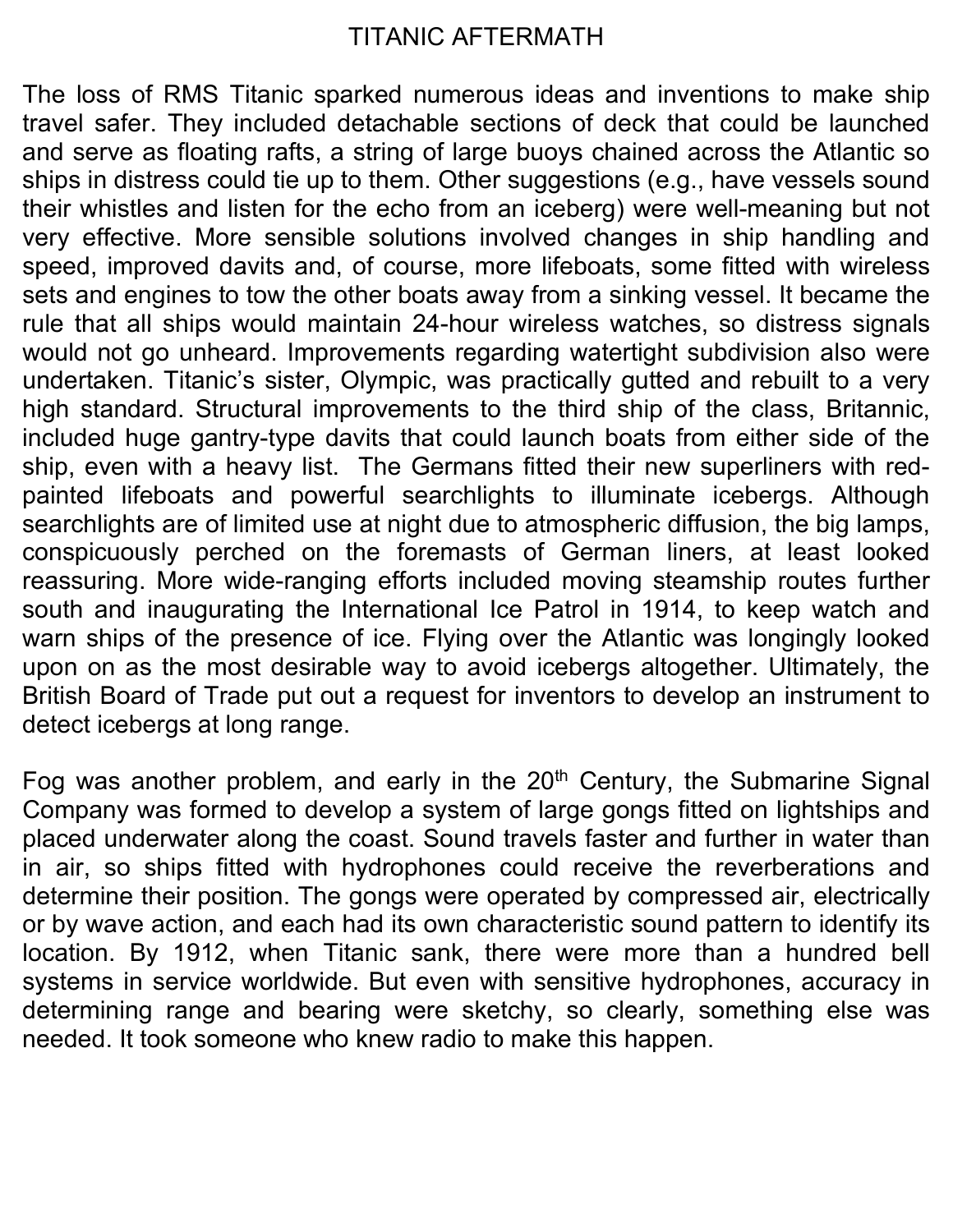

Reginald Fessenden and his oscillator Photo credit - Wiki commons

That someone was a temperamental Canadian inventor named Reginald Fessenden. Like many others, Fessenden was shocked by the loss of life on Titanic and got to work developing a device that would detect underwater obstructions. Adapting his previous invention of a high-frequency oscillator, he was able to use his apparatus to transmit sound waves and receive the echoes at a constant frequency that provided accurate ranges and bearings. By early 1913, Fessenden submitted a patent. The Submarine Signal Company took notice and offered to work with Fessenden to perfect his apparatus. The resulting tests, conducted in 1914 from the Revenue Cutter Miami off the Grand Banks, in the vicinity of Titanic's sinking, proved entirely successful; an iceberg was located at a range of between 2 and 3 miles.

By means of this electromagnetic machine, operating a diaphragm in contact with seawater, telegraph messages could be sent by ships underway and, for short distances, speech could be transmitted. His device could also take soundings and record water depths. Thanks to Fessenden, travel by sea became far safer. The only vessel sunk in collision with an iceberg, nearly 50 years after Titanic, was the small Danish cargo liner Hans Hedtoft, lost in 1959. Tragically, she too struck an iceberg on her maiden voyage and was lost with all 95 passengers and crew.